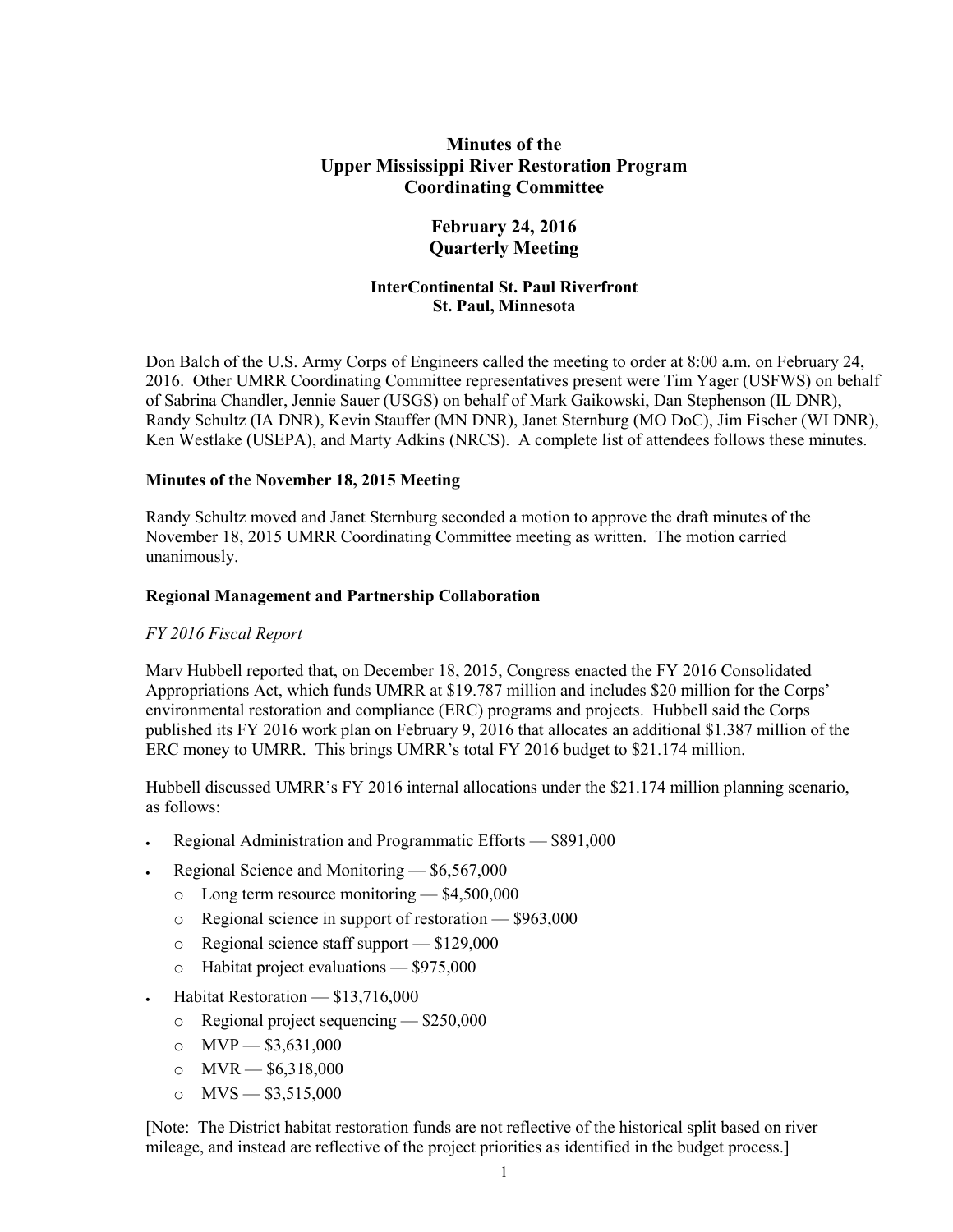Hubbell introduced Heather Schroeder who works diligently and quickly to keep track of UMRR spending and update the program's financial spreadsheets, which allows the District to readily respond to Headquarters' questions about rates of execution and additional spending capacity. Hubbell said he is working with Schroeder to revamp the fiscal spreadsheets that are typically included in the UMRR Coordinating Committee's quarterly meeting agenda packets, in order to make them more readable and transparent to all implementing partners and the public.

### *FY 2017 President's Budget*

Hubbell reported that the President's FY 2017 budget request includes \$20 million for UMRR. Hubbell expressed appreciation to District staff for working incredibly hard to successfully compete with other Corps ecosystem restoration projects for limited resources. He also thanked Dru Buntin and Gretchen Benjamin for their efforts in communicating to the Administration about the non-federal support for **UMRR** 

Buntin explained that the earmarks ban prevents members from increasing the funding levels for individual programs and projects above the President's budget. Congress instead appropriates a large sum of money to its major budget categories. Non-federal sponsors can advocate that Congress appropriate sufficient funding in those categories to adequately fund these categories, such as the Corps' ecosystem restoration programs and projects that would include UMRR. Non-federal sponsors can then communicate to Headquarters, ASA(CW), and OMB staff the importance of allocating some of the additional discretionary funding to particular programs and projects. This budgeting process creates a more circuitous route for non-federal sponsors to advocate for specific funding needs. Buntin acknowledge the successful efforts of Olivia Dorothy in gathering support of the many nonprofit interest groups that support UMRR to create a powerful voice in D.C. this year.

### *Major Steps Toward Achieving UMRR's Strategic Vision: A Framework for Near Term Activities and Long Range Plans*

Hubbell acknowledged that there are several ongoing new initiatives as a result of the 2015-2025 UMRR Strategic Plan. There is a need to provide clarity in their respective contributions to the plan's implementation and how they relate and inform each other. Hubbell outlined a road map for implementing the Strategic Plan that includes the following steps:

- 1) Advance the 2015-2025 UMRR Strategic and Operational Plans' guidance for program implementation regarding the four goals for enhancing restoration and advancing knowledge of the UMRS ecosystem, engaging and collaborating with other key individuals and organizations in-river and in the watershed, and facilitating a strong, unified interagency partnership in implementing the program.
- 2) Define ecological resilience concepts as they apply to the UMRS ecosystem, including developing quantifiable indicators of ecosystem resilience to measure the status and trends of various resilience attributes.
- 3) Renew the UMRR Habitat Needs Assessment (HNA) that incorporates the best available knowledge and ecological resilience concepts.
- 4) Identify a suite of new habitat projects that improve the UMRS ecosystem's health and resilience, using the Project Planning and Sequencing Framework and reflecting insights gained from the renewed HNA.
- 5) Formulate and construct the identified suite of habitat projects, using ecological resilience and health principles.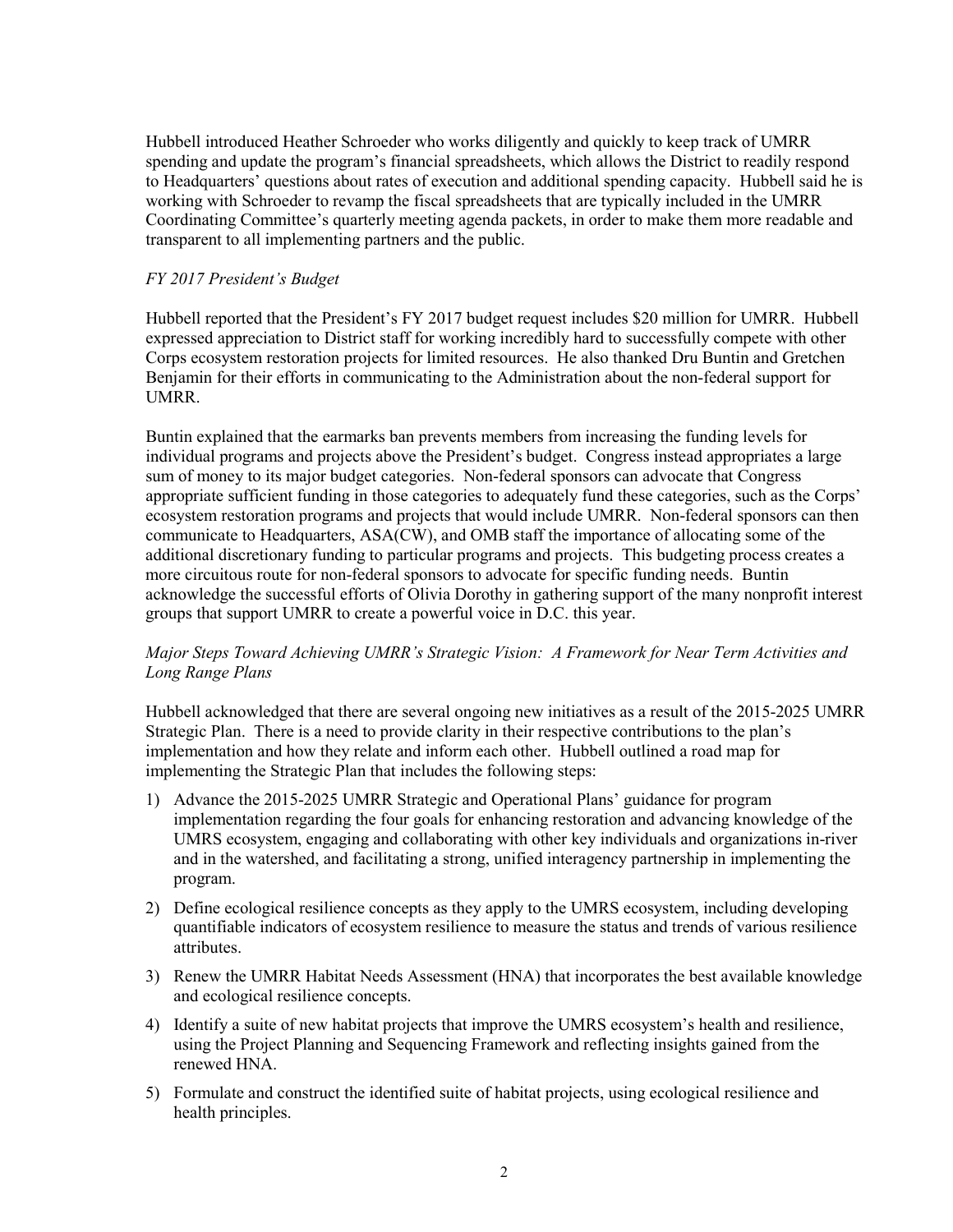- 6) Evaluate and learn from constructed habitat projects in an effort to inform future restoration and management of the UMRS ecosystem.
- 7) Evaluate UMRR's progress in advancing the 2015-2025 UMRR Strategic Plan and continue to learn and improve as a program and in implementing restoration and science techniques.

Jim Fischer asked how the ecological resilience and the HNA efforts will inform the selection of the next generation of projects. Hubbell explained that the two efforts should allow for considering habitat projects within a broader framework of ecological needs such as at the pool and geomorphic and floodplain reach scales. The selection process will certainly still rely on the input of restoration practitioners. Resilience concepts will examine multiple scales and provide direction on the different needs and actions for making various factors more or less resilient. We learned that the 2000 HNA was valuable in collectively identifying habitat needs that resulted in effective projects. The 2000 HNA also identified several information needs that have since been acquired. Partners have requested that a new HNA is developed in preparation for selecting the next generation of habitat projects, in order to intentionally develop management and project objectives that are based on habitat needs at various spatial scales. Jeff Houser added that there is overlap in terms of people serving on both the ecological resilience and HNA *ad hoc* teams so there will be some inherent connections and integration. The idea behind UMRR exploring resilience concepts is to get a better handle on the fundamental drivers affecting the things that are valued (e.g., habitat) and understanding how management actions can augment or alter those drivers to improve and sustain the valued things.

Fischer and Marty Adkins suggested developing a one- or two-page summary that outlines how these efforts will be integrated and used to inform the identification and selection of the next generation of habitat projects. This is also help to communicate the intentions of these efforts within partners' respective agency leadership and other staff.

Hubbell said this road map has received positive feedback from OMB and Corps leadership, noting that these efforts help to show UMRR's relevance and need well into the future. Mike Griffin expressed concern that the conceptual models will not consider multiple factors in selecting placement of habitat projects and strongly urged that any models developed are only used as a tool in decision making and not as the ultimate controlling factor. Often times, there are value decisions that models cannot determine, such as deciding whether UMRR should work to save the best habitat or rehabilitate the worst. Hubbell concurred, and stressed that the ultimate identification and sequencing of projects will rely on the experience and expertise of restoration practitioners. The human factor is essential to interpreting model outputs and understanding what is being presented. Houser said the questions about protecting the best or rehabilitating the worst are subjective, and that data can help restoration practitioners lessen the subjectivity.

Kraig McPeek acknowledged that there will be a challenge in simplifying and presenting how these concepts shape the what, why, and how of UMRR's habitat projects and overall implementation to the general public. McPeek suggested developing simplified messages for engaging with the public and communicated to agency leadership about this process and any outcomes.

Fischer recalled that, at the November 18, 2015 UMRR quarterly meeting, MVD District commander Craig Baumgartner suggested evaluating a no-action alternative. In response a question from Fischer, Hubbell said that a no-action alternative is being considered and will be examined.

Regarding Fischer and Adkins earlier suggestion, Eagan said he will work with the HNA and ecosystem resilience leads to develop a one-or two-page summary of how the efforts are integrated and will inform the next generation of UMRR habitat projects. Eagan noted that there is a lot of interconnectedness among the discrete products. Janet Sternburg suggested adding the roles and membership of any workgroups and subgroups to help with internal agency discussions. In addition, it should outline a communications scheme to facilitate integration among the various ongoing efforts and avoid working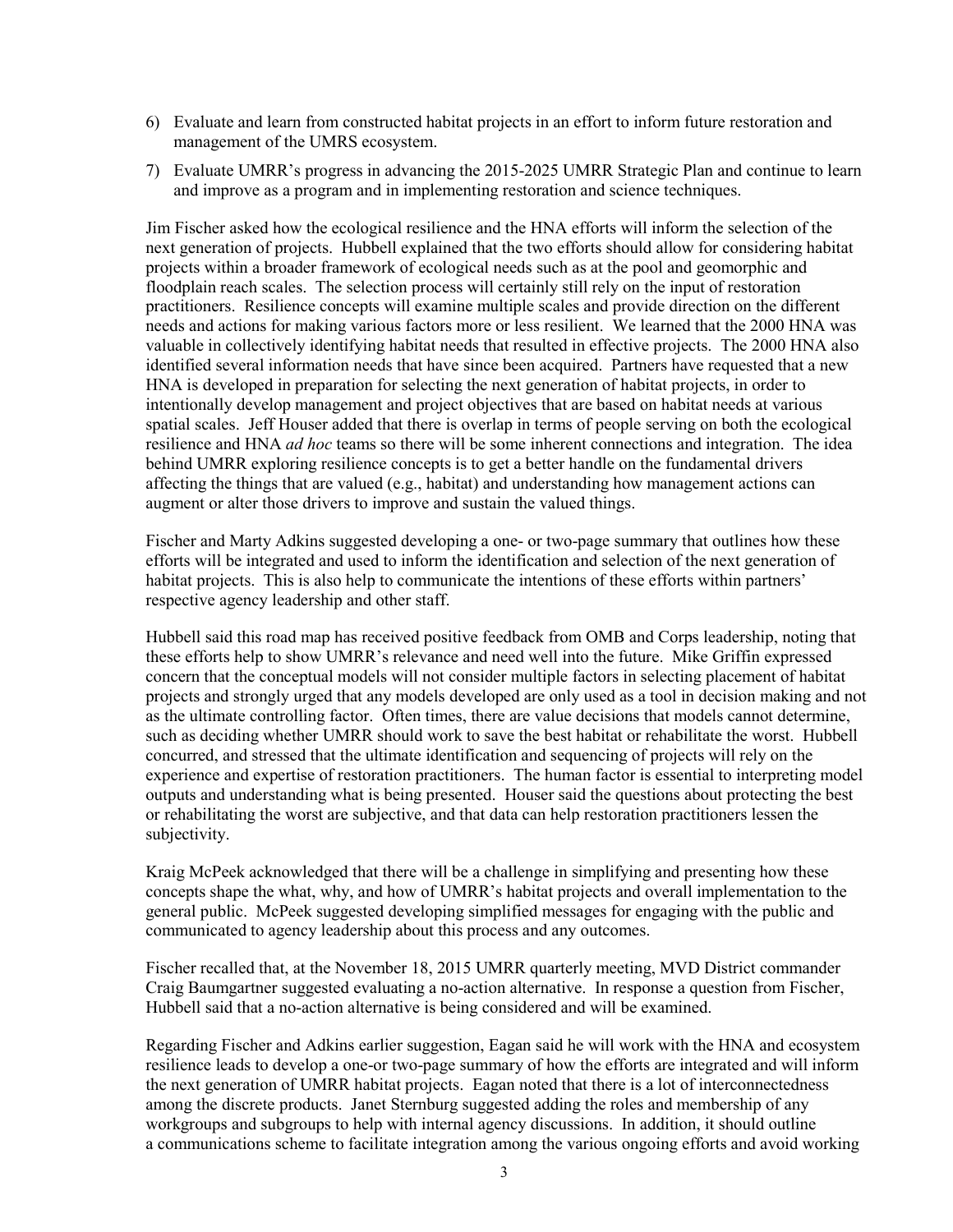in silos. Houser added that the communications scheme should also consider how the river teams will be involved. Adkins and Sternburg suggested considering how the efforts will connect with local stakeholders and watershed programs and projects.

Kirsten Mickelsen suggested considering how nonprofit organizations are involved given that they can now serve as cost-share sponsors of habitat projects. Hubbell emphasized Mickelsen's suggestion, noting that strong nonprofit and public support is essential to UMRR's ultimate success and existence. Jennie Sauer suggested developing a simple web page for the two teams to access documents and other information and to communicate planned next steps.

# *Draft FY 2015-2025 UMRR Strategic Operational Plan*

Hubbell recalled that the UMRR Coordinating Committee endorsed the 2015-2025 UMRR Strategic Plan at its November 19, 2014 quarterly meeting, and at the same time, called for an operational plan to identify the implementation actions necessary to best achieve the Strategic Plan's goals and objectives. An *ad hoc* team developed the draft 2015-2025 Strategic Operational Plan, as included on pages B-7 to B-33 of the agenda packet, and is recommending it for the UMRR Coordinating Committees consideration of endorsement.

According to Hubbell, major outcomes of the operational plan include the development of a communications plan and a revised HNA; increased transparency among implementing agencies and to the Administration, Congress, and public; and greater utilization of the UMRR Coordinating Committee for facilitating interagency endeavors and communication. Recommendations specific to habitat projects include:

- Enhanced communication and coordination with the river teams
- Facilitate more detailed discussions of habitat projects at UMRR Coordinating Committee quarterly meetings
- Provide web-based access to UMRR Coordinating Committee quarterly meetings to allow more people to participate
- Make greater use and accessibility to the UMRR program database
- Utilize the HNA II Committee to address issues
- Hold biennial restoration/science meetings
- Refine communications tools including fact sheets
- Reach a common understanding of how adaptive management concepts are applied to UMRR's habitat projects

In response to a request from Don Balch, Jim Fischer moved and Randy Schultz seconded a motion to approve the draft 2015-2025 UMRR Strategic Operational Plan, dated January 29, 2016. The motion carried unanimously.

Hubbell expressed appreciation to the individuals who contributed time and resources in participating in the 2015-2025 UMRR strategic and operational planning efforts.

#### *2016 UMRR Report to Congress*

Hubbell said a second draft of the 2016 UMRR Report to Congress (RTC) is scheduled for distribution in early to mid-March. Hubbell said he will request MVD's and Headquarters' input on the draft report, focusing the request most specifically on the draft conclusions and policy recommendations to Congress. He said this report will be an important document to demonstrate UMRR's successes and future relevance.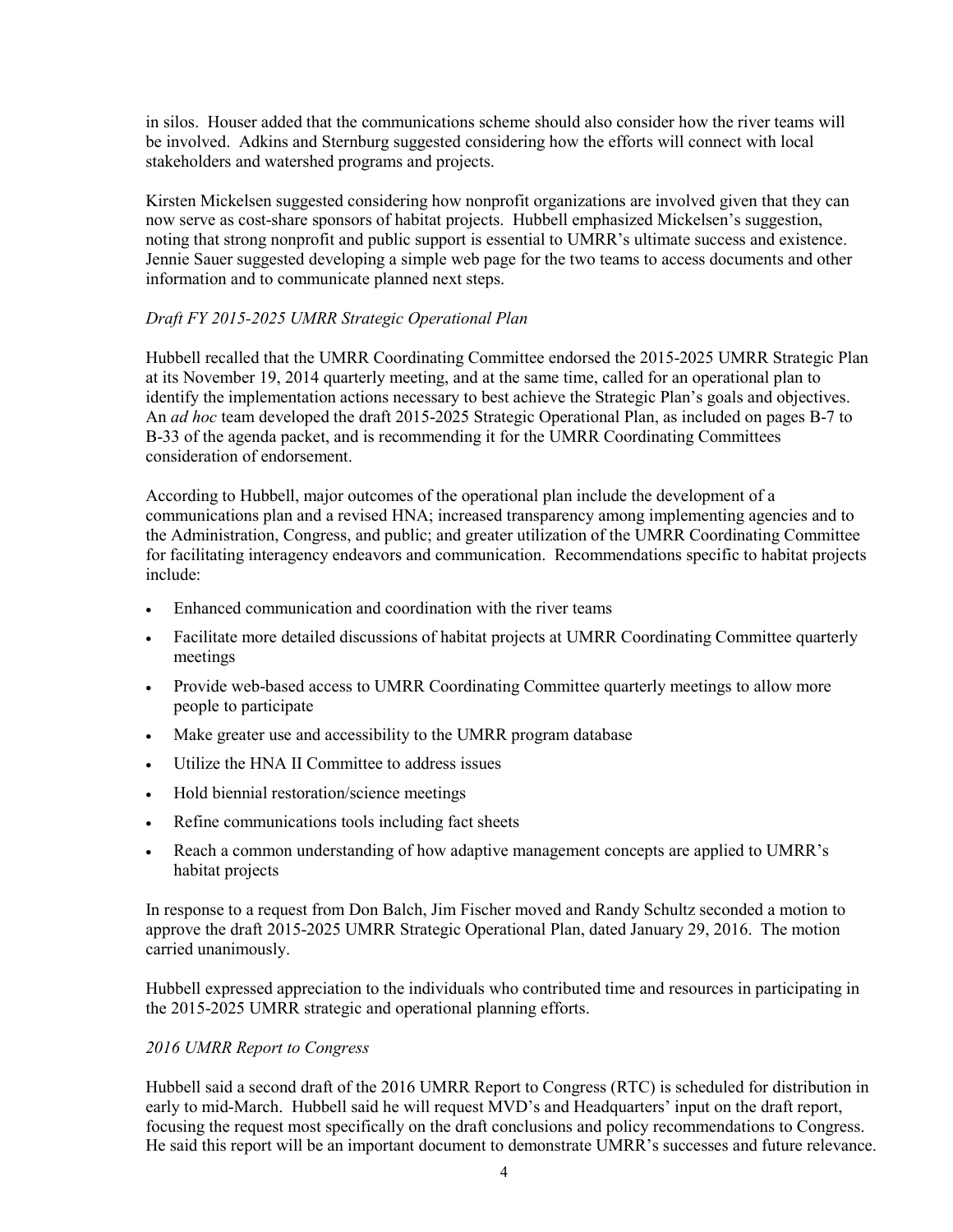### *UMRR Branding Design Concepts*

Marv Hubbell explained that the 2015-2025 UMRR Strategic Plan elevates the need and value of external engagement and outreach to the same degree as restoration, science, and partnership communication and coordination. Goal 3 includes coordinating with relevant programs and projects, communicating about UMRR's justification and the river's ecological importance to the public and decision makers, and sharing information nationally and internationally. UMRR involves a tremendous amount of information and numerous venues for reaching target audiences, including collaborative meetings, public open houses, and non-federal partners discussions with Congress. Today's discussion regarding branding with a logo and tagline are exciting for the program as they will serve as an interface with the public and other external organizations and individuals.

Kevin Bluhm provided an overview of the draft logo designs and taglines and the process of, and feedback received through, partnership consultation since the November 18, 2015 UMRR Coordinating Committee meeting. Partnership consultation included interviews with 24 individuals of UMRR partner federal and state agencies and nonprofits, and web-based conference calls on January 25, 2016 and February 8, 2016. Bluhm also provided this information in a hard copy packet to meeting participants, and was emailed to the UMRR distribution list on February 16, 2016. Bluhm offered the following logo designs and taglines for the UMRR Coordinating Committee's consideration:



### **Tagline options:**

- 1) 30 years of Partnering, Restoring, Innovating
- 2) Partnering∙Restoring∙Innovating
- 3) Reviving Our River
- 4) New Thinking for a Natural Treasure
- 5) [No Tagline]

Bluhm provided a few examples of communications tools using each logo to illustrate its portrayal, including in various sizes. Bluhm said that, in a poll of February 23, 2016 UMRBA meeting participants, the landscape logo had 47 percent of the votes, the infinite logo had 36 percent, and the water logo had 17 percent. According to Bluhm, UMRR could greatly benefit from a concerted, strategic external communications effort that would reach various audiences and tell the story of the program's successes and relevance to the nation, particularly to people outside of the UMRS region.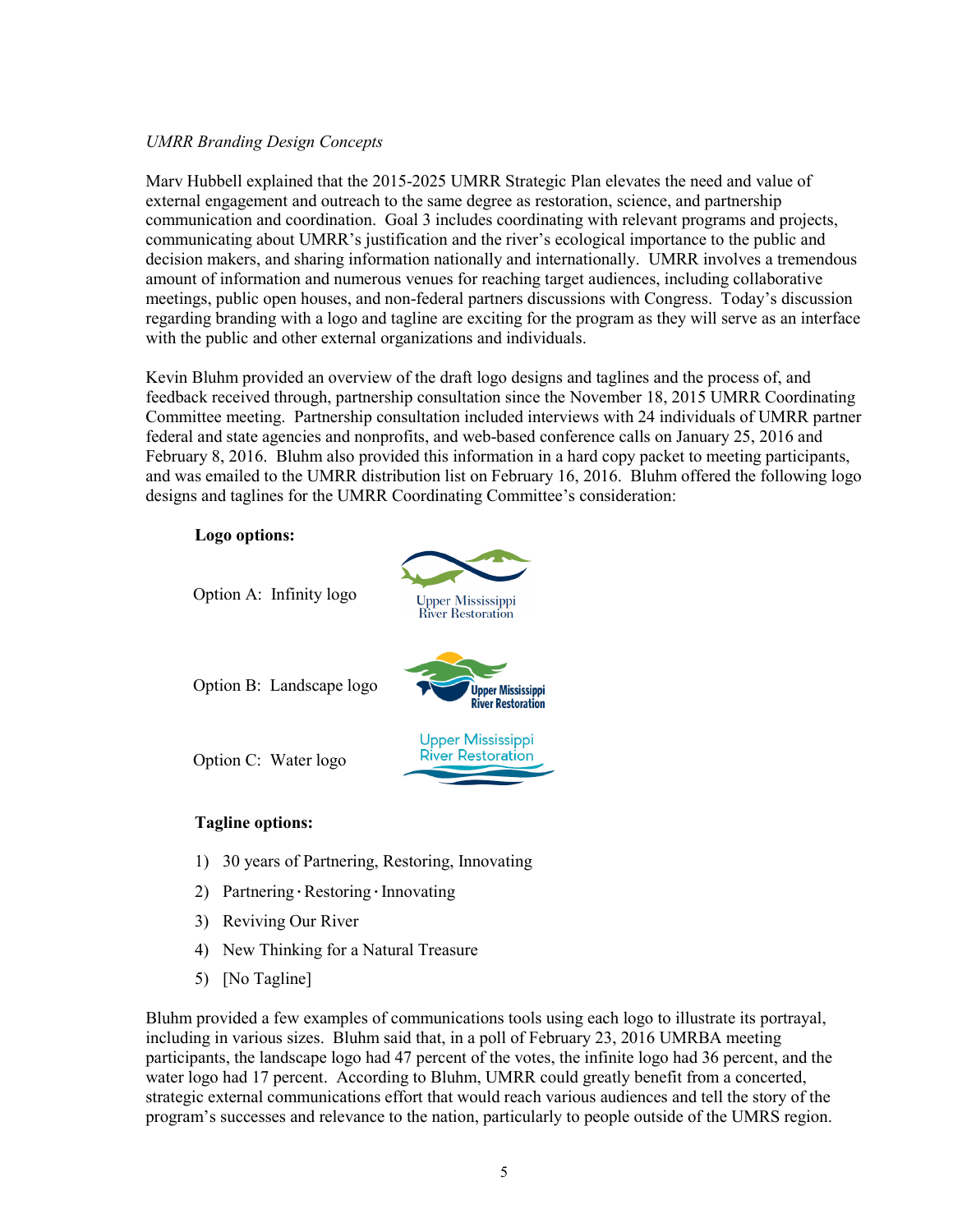Colin Wellenkamp requested more frequent communications of key messages about UMRR's accomplishments and planned near-term implementation in order for MRCTI and other groups to elevate the program on the national stage.

In response to a question from Olivia Dorothy, Kevin Bluhm said the landscape logo had enough tone differences to have the best appearance in black and white print. Bluhm said the infinity logo is more difficult to see in black and white print. Ken Westlake suggested adding more features to help distinguish the raptor, such as feathers. Bluhm noted that smaller details may get lost in smaller sizes.

Marty Adkins expressed preference for the infinity and landscape logos. Doug Blodgett noted that the infinite logo fits well with the ongoing ecosystem resilience effort. Bluhm said UMRR's website and other communications pieces can explain how the program interprets the logo and the inclusion of certain aspects. Kim Schneider observed that the infinity logo represents the program's history, integrating the past, present, and future. Jim Fischer said the infinity logo is a current fad in the teenage culture and wondered whether it would be too trendy. Brian Johnson suggested modifying the line in the infinite logo to have a few separated lines. Westlake mentioned that the water logo does not include provide a complete message about the scope of restoration, particularly because biota is missing. Olivia said the bird and fish in the landscape logo do not look like UMRS species. She also observed that the water logo would not be easily understood or recognized on its own.

Kevin Stauffer acknowledged that the general public will likely not be as concerned about the particular features on the bird or fish. Randy Shultz expressed preference for the landscape logo, recognizing that it may be more meaningful and relatable to the general public. Schneider offered that the landscape logo has forward movement in the abstract. Janet Sternburg expressed preference for the font used in the landscape logo, and said she is not particularly fond of the infinite logo. Kirsten Mickelsen said she likes the landscape logo as it has depth and is dynamic, and links in recreationists and other various river users. Mike Griffin recognized to keep it simple and bold. Griffin said he prefers the infinite logo and that the landscape logo may inadvertently suggest that UMRR works in the uplands.

Kara Mitvalsky said she employed a small poll among engineers who associated the infinite logo with a tattoo. Mitvalsky cautioned against thinking too much about the appearance of the fish and bird, noting that the features likely will not be as important beyond today's meeting participants.

Kraig McPeek suggested portraying the fish as a catfish from the top-down. McPeek suggested considering future audiences and trends that will resonate with them, such as the infinity logo. Schneider said it is a balance between iconic species and a general river feel. The graphics designer attempted to model a sturgeon but with less detail. Nicole Manasco observed that yellow is more attractive than other colors making the landscape logo stand out in comparison to the infinite and water logos. Karla Sparks recognized that the landscape logo is very similar to the National Mississippi River Museum and Aquarium's logo. Jeff Houser recognized that initial reactions are likely the most valuable indicators. Doug Blodgett said the infinite logo indicates the perpetual need for UMRR on the UMRS and relevance of the program to everyone.

Tom Boland said he prefers the landscape logo because it is simple yet bold and generically descriptive. Ann Guissinger recalled that Corps' initial guidance was to target an outreach campaign to the general public as the primary audience. The thought was to illustrate the natural beauty and wilderness associated with the UMRS. Dorothy explained that UMRR works on an iconic river that is home to many iconic species. For that reason, she prefers that the species' features are reflected in the logo.

Bluhm discussed the challenges in refining and selecting a tag line. The branding development team tested words like "mighty" to reflect the culture and history of the UMRR with Mark Twain's words, or innovative to showcase the program's cutting edge restoration and science. The team also cited taglines used in other large ecosystem restoration programs. So far, feedback received tells us that words like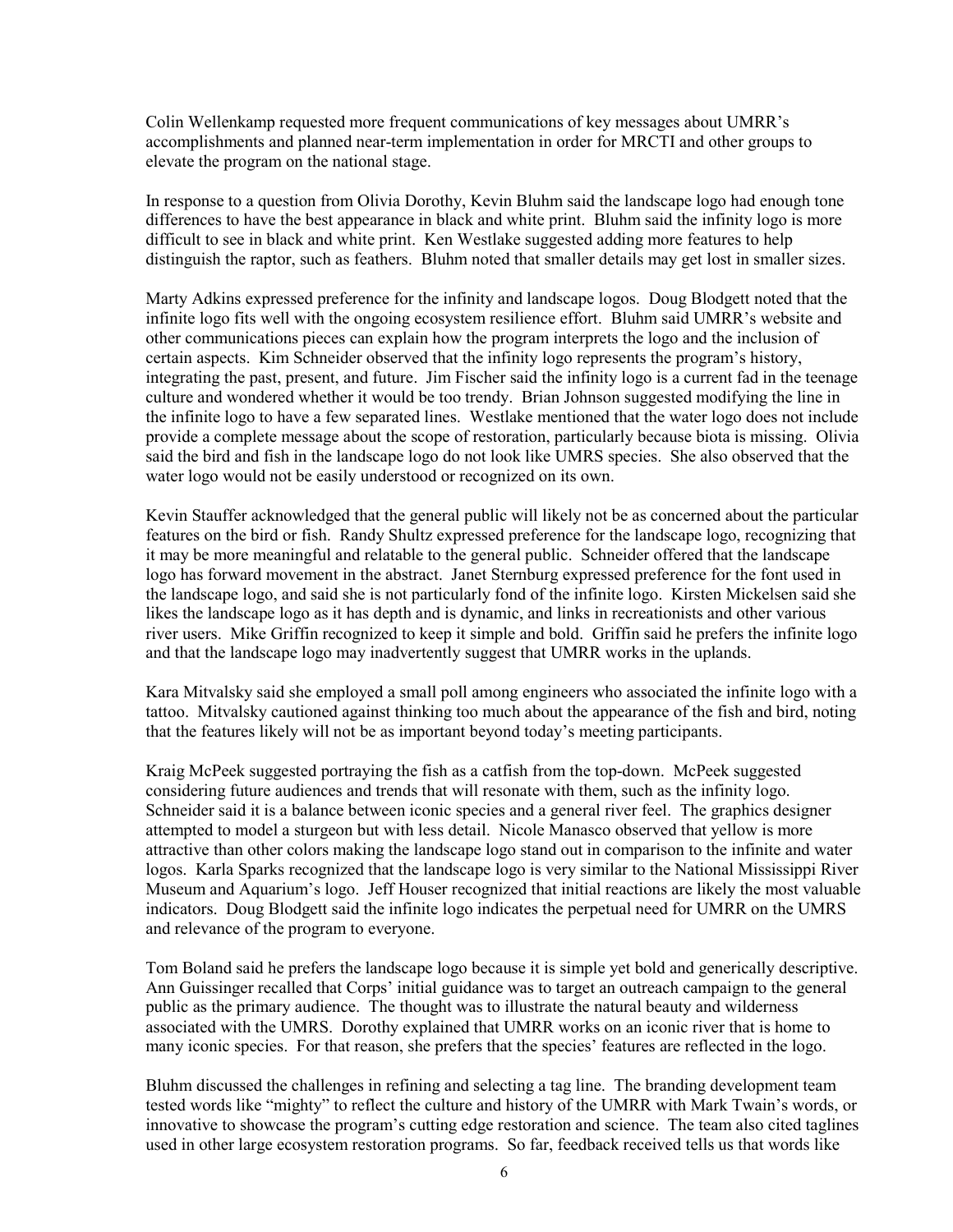reviving and rewilding are too radical and would require a lot of education about their meaning for UMRR. The proposed taglines provide an array of options – new age, new thinking, or a three-word phrase.

Schultz said he prefers option 2, and cautioned against highlighting "30 years" in the logo. Bluhm explained that the "30-year" tagline option would only be used in the Anniversary year. It could be used as a hook in news stories to capture attention and create pieces around UMRR's history and maturity. Don Balch recognized that restoration is already captured in the logo options and so he suggested using a tagline with broader key messages, rather than being redundant. Bluhm noted that option two could be effectively integrated with one of the logos to provide those broader encompassing messages. Manasco and Westlake suggested adding resilience or sustaining in the tagline paired with the infinite logo. Janet Sternburg acknowledged that the general public may not be familiar with terms like ecological resilience or restoration, and instead suggested "habitat for generations" or "resilience: habitat for generations." Dorothy expressed support for the word "innovative" given that adaptive management and learning are priorities for the program. Schneider mentioned that innovation is also captured in the tagline option four, "new thinking for a natural treasure."

Doug Blodgett suggested broadening the tagline to reflect the diverse array of program partners, such as "for everyone, forever." Angie Freyermuth expressed preference for tagline option two as the three words (partnering, restoring, innovating) align with the 2015-2025 UMRR Strategic Plan.

Bluhm said next steps to consider for UMRR include the consistent use of branding tools in documents and outreach communications tools, a social media campaign, media relations outreach and hosting, development of a photo and video library, website and education materials, and dedicated communications staff. Dru Buntin emphasized the need for a dedicated effort and lead staff person to successfully implement an outreach campaign. Mickelsen asked about the potential role(s) for the 2015-2025 Strategic Plan's proposed communications team. Bluhm said the Corps and UMRR Coordinating Committee will need to consider a dedicated funding stream to support a communications and outreach staff person. Hubbell said this and other recommendations for the program's future communications and outreach strategies will be presented at the May 25, 2016 UMRR quarterly meeting, with a formal recommendation report included in the agenda packet. The Corps is still planning to establish a multi-partner communications team to consider messaging and outreach strategies.

In response to a question from Schultz, Bluhm said the Everglades has a dedicated communications staff person and has allocated \$5 million in the first year and then \$3 million each year after. The Everglades has many communications challenges, including serving bilingual communities. Mitvalsky recognized the relative ease and low-cost of social media as a communications outlet, where many partners can contribute.

#### *UMRR Database*

Michael Dougherty reported that District staff are currently in the process of recalibrating the project boundaries of all UMRR's completed habitat projects based on maps and other information. This effort is meant to 1) ensure acreages reported in the 2016 UMRR Report to Congress are accurate, 2) use a consistent mapping definition for all UMRR habitat projects, 3) align with the highest resolution geospatial data, and 4) correct minor mapping inconsistencies between UMRS Districts and early and current habitat projects. Dougherty explained that the process for delineating boundaries and mapping capabilities have evolved substantially over the years, creating some discrepancies and minor inaccuracies in project boundary delineations. Staff are using the projects' feasibility study area to determine the acres benefited, and have developed a white paper to outline the process for future use. This is the Corps' standardized approach to delineating boundaries for all of its projects nationally.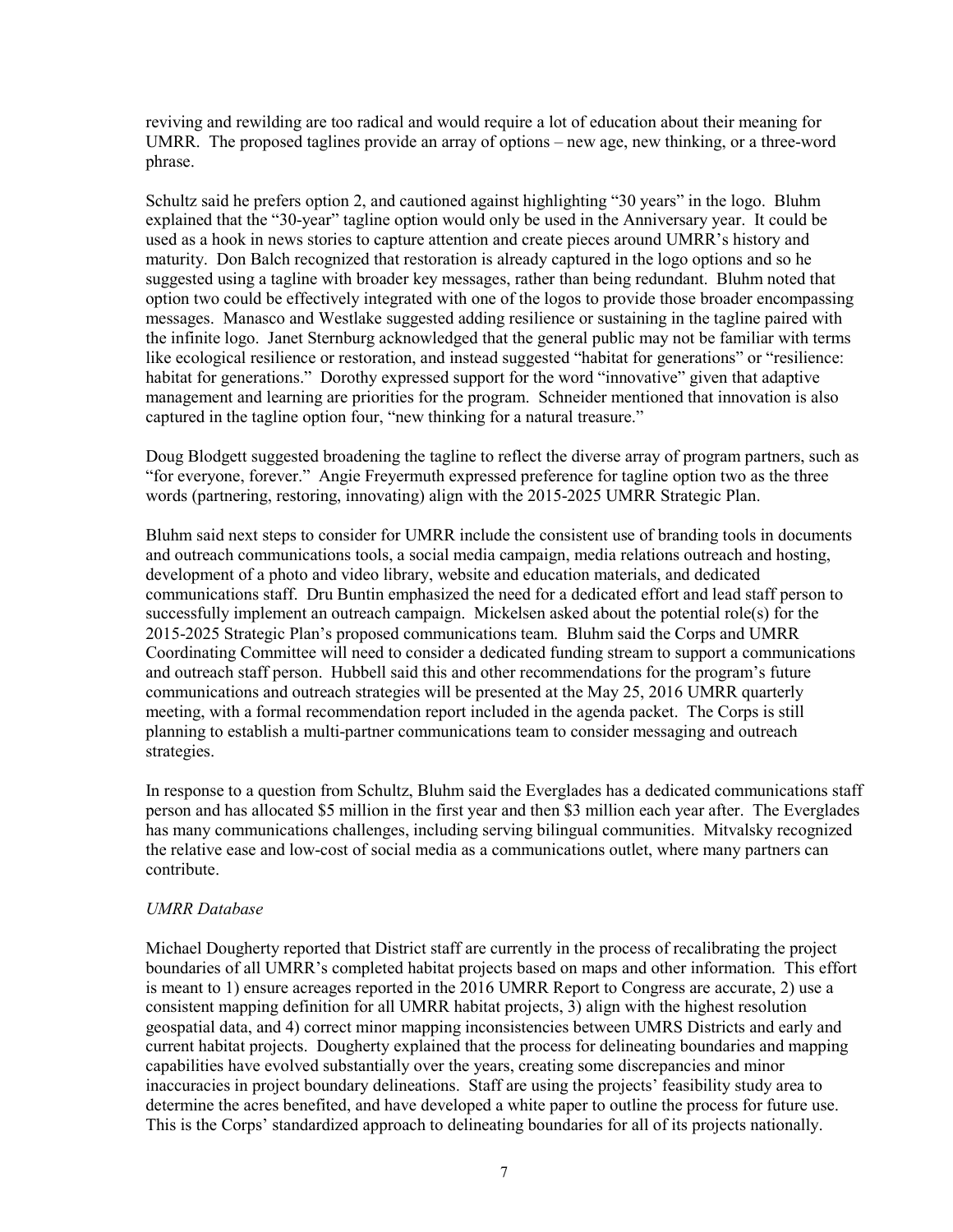Dougherty explained that each UMRS District completed an internal review of its respective projects and will soon distribute the proposed updated boundaries to project sponsors for review. He said the Corps evaluated project boundaries based on a suite of references, including goals, objectives, maps, and diagrams in feasibility reports, as-build drawings, O&M manuals, current and historic aerial photos, real estate boundaries, and LiDAR-derived terrain surfaces. The white paper provides "best management practices" or a guide for project boundary delineation process. Dougherty illustrated how realignment of Bertom McCartney Lakes project boundary using more sophisticated mapping software and to reflect the study area detailed in its feasibility report. Dougherty pointed out that the project delineation is now based on the studied area in the feasibility report, not the area benefitted or constructed. He acknowledged that more information about biological responses is needed in order to define benefited areas.

Dougherty said the next step is to seek project sponsor input on the updated project delineations and asked if one week would be sufficient review time. Tim Yager said more review time would be needed. USFWS would like to compare the new delineations with its GIS data. Hubbell noted that the white paper will be foundational to helping sponsors review the updates and said it will be included in the Corps' transmittal seeking input on the specific project boundaries. Doughtery said he will send USFWS and the states' UMRR Coordinating Committee members the project boundary delineation white paper and the updated project boundaries with a request for their review.

In response to a question from Dru Buntin, Hubbell confirmed that UMRR's total acres restored will remain above 100,000 and thus will not be problematic for previous acreage reporting. In response to Kara Mitvalsky about delineating pool-scale projects, Dougherty said the boundaries will include the areas under direct analysis. For example, the delineations for Pool 11 Islands would include the analyzed areas around Mud and Sunfish Lakes. He emphasized that there may certain anomalies that the Districts will need to make judgment decisions. In response to a question from Kirsten Mickelsen, Dougherty explained that all the Corps' ecosystem restoration programs and projects report acres restored based on feasibility areas. Hubbell said this standard approach will ensure consistency in reporting project acres throughout planning, design, and construction in subsequent budget documents. Brian Johnson said UMRR reported 8,300 acres restored in FY 2015, when the total Corps' ecosystem restoration acres was 10,000.

#### *UMRR's 30th Year of Success Event*

Hubbell said District staff have begun initial planning discussions for the UMRR's  $30<sup>th</sup>$  year of success event. It will likely be held in August 2016 in La Crosse in conjunction with the Mississippi River Commission's low water inspection trip and the UMRR's quarterly meeting. Hubbell explained his preference to focus the event on UMRR's inception as a means for compromise and facilitate a multipurpose management approach on the river, and a comparison of what exists today to what existed before the program was authorized and what we have learned about the UMRS ecosystem as a result of the program.

In response to a request from Hubbell, Jennie Sauer and Jeff Houser (USGS), Tim Yager (USFWS), Jim Fischer (WI DNR), Gretchen Benjamin (TNC), and Kirsten Mickelsen and Dru Buntin (UMRBA) volunteered to serve on a planning committee for the UMRR's 30th year of success. Any other individuals interested in volunteering are asked to contact Marv Hubbell. The planning committee will provide a proposed plan at the UMRR Coordinating Committee's May 25, 2016 meeting.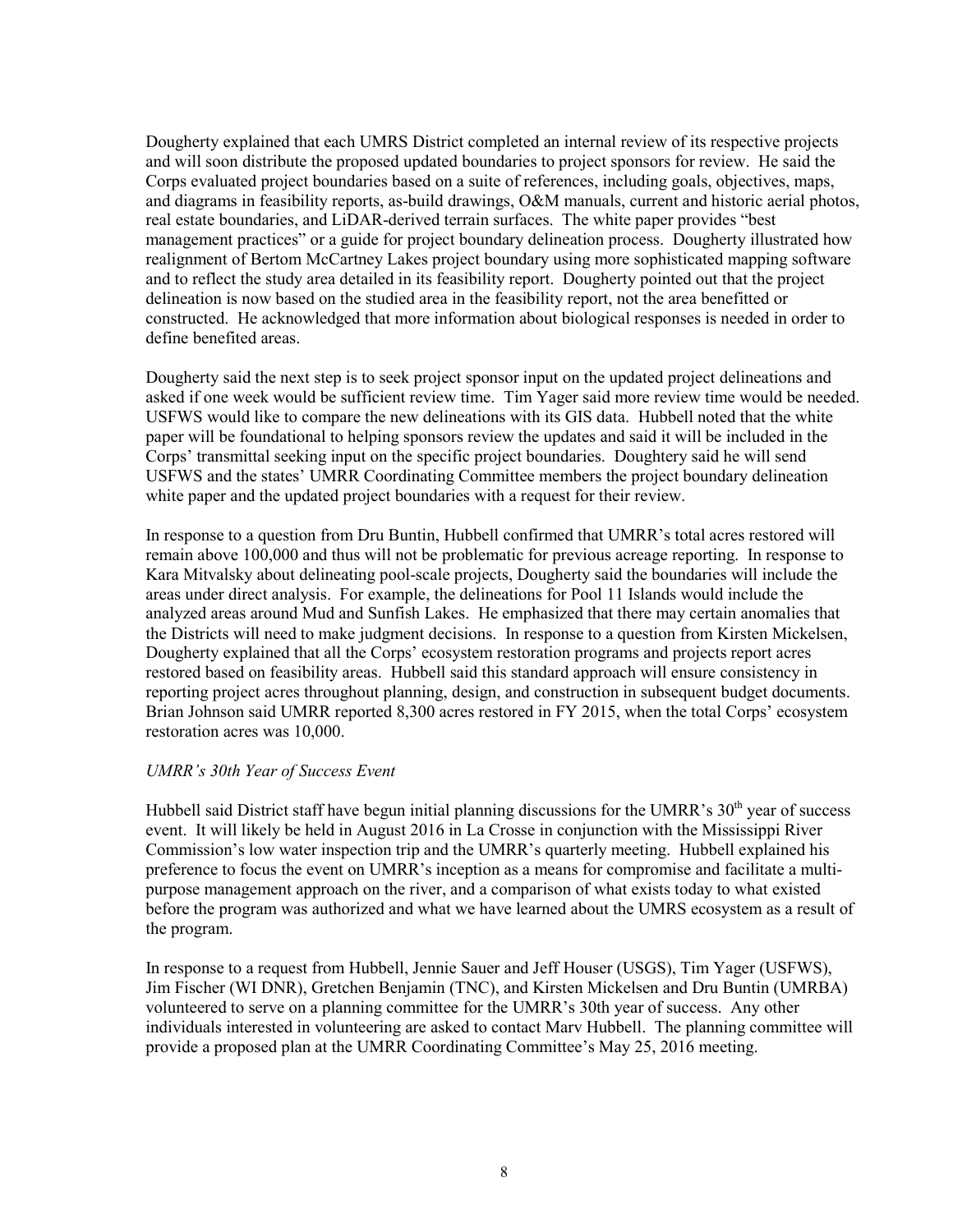### **Long Term Resource Monitoring and Science**

### *FY 2016 2nd Quarter Highlights*

Jeff Houser reported that accomplishments of the first quarter of FY 2016 include:

- Publication of the fish habitat suitability models on the internet at [http://www.umesc.usgs.gov/data\\_library/fisheries/habitat\\_models.html.](http://www.umesc.usgs.gov/data_library/fisheries/habitat_models.html)
- Completion of the spatial query tool, which includes long term resource monitoring, land cover, and bathymetric data. It is available at [http://www.umesc.usgs.gov/ltrmp/spatial\\_data\\_query\\_tool.html.](http://www.umesc.usgs.gov/ltrmp/spatial_data_query_tool.html)
- Publication of 1) a technical report, Accuracy assessment/validation methodology and results of 2010–11 land-cover/land-use data for Pools 13, 26, La Grange, and Open River South, Upper Mississippi River System; and 2) a General Classification Handbook for Floodplain Vegetation in Large River Systems.

Houser explained that, which anticipated implications for name changes were very minor, there has actually been a substantial amount of work to update files on the USGS's UMRR website. Since the changes in naming convention from EMP to UMRR and LTRMP to LTRM, USGS has completed substantial work in changing naming instances on its UMRR LTRM website. When the name changes occurred in November 2015, there were 14,917 instances of long term resource monitoring and 69,467 instances of LTRMP in 13,340 web files. As of February 1, 2016, there were 7,986 instances of long term resource monitoring and 52,827 instances of LTRMP in 12,174 web files.

### *2016 Science Coordination Meeting*

Houser reported that the February 16-18, 2016 UMRR Long Term Resource Monitoring Science Meeting was attended by 50 interagency program partners. The meeting included a series of presentations and discussions about where we've been – research completed and ongoing work, where we are – updates on current research frameworks, and where we are going – ideas for new frameworks and future work. In addition, the meeting included discussions on assessing the UMRS's resilience and the HNA II. Kirsten Mickelsen said the meeting was very productive and informative, and expressed appreciation to Houser and Jennie Sauer for their efforts in making the meeting successful. Hubbell agreed, and said he was impressed by the sense of integration among the scientists and restoration practitioners. Ken Barr also offered thanks to Houser and Sauer.

#### *Developing Ecological Resilience Conceptual Models*

Houser provided an overview of UMRR's effort to define and apply the concepts of ecological resilience to the UMRS. A workgroup convened a January 5-7, 2016 workshop to discuss the theoretical definitions of resilience and begin to brainstorm how conceptual models might be used to understand resilience at different spatial scales, at different locations, and in terms of different ecosystem processes. The meeting was facilitated by two experts in the field of ecological resilience, Lance Gunderson and Allyson Quinlan. Based the meeting's discussions, a suite of draft conceptual models is being developed with input from many various program partners. Houser said he is scheduled to present at the March 15-17, 2016 Upper Mississippi River Conservation Committee (UMRCC) meeting about the ecological resilience concepts and the framework and possible applications for conceptual models of resilience for the Upper Mississippi River ecosystem. The intention is to seek feedback and initial reactions from the restoration practitioners, particularly about the ability to relate the conceptual models to restoration and management. Houser said he will provide more refined, draft conceptual models of UMRS ecological resilience at the May 25, 2016 UMRR Coordinating Committee quarterly meeting.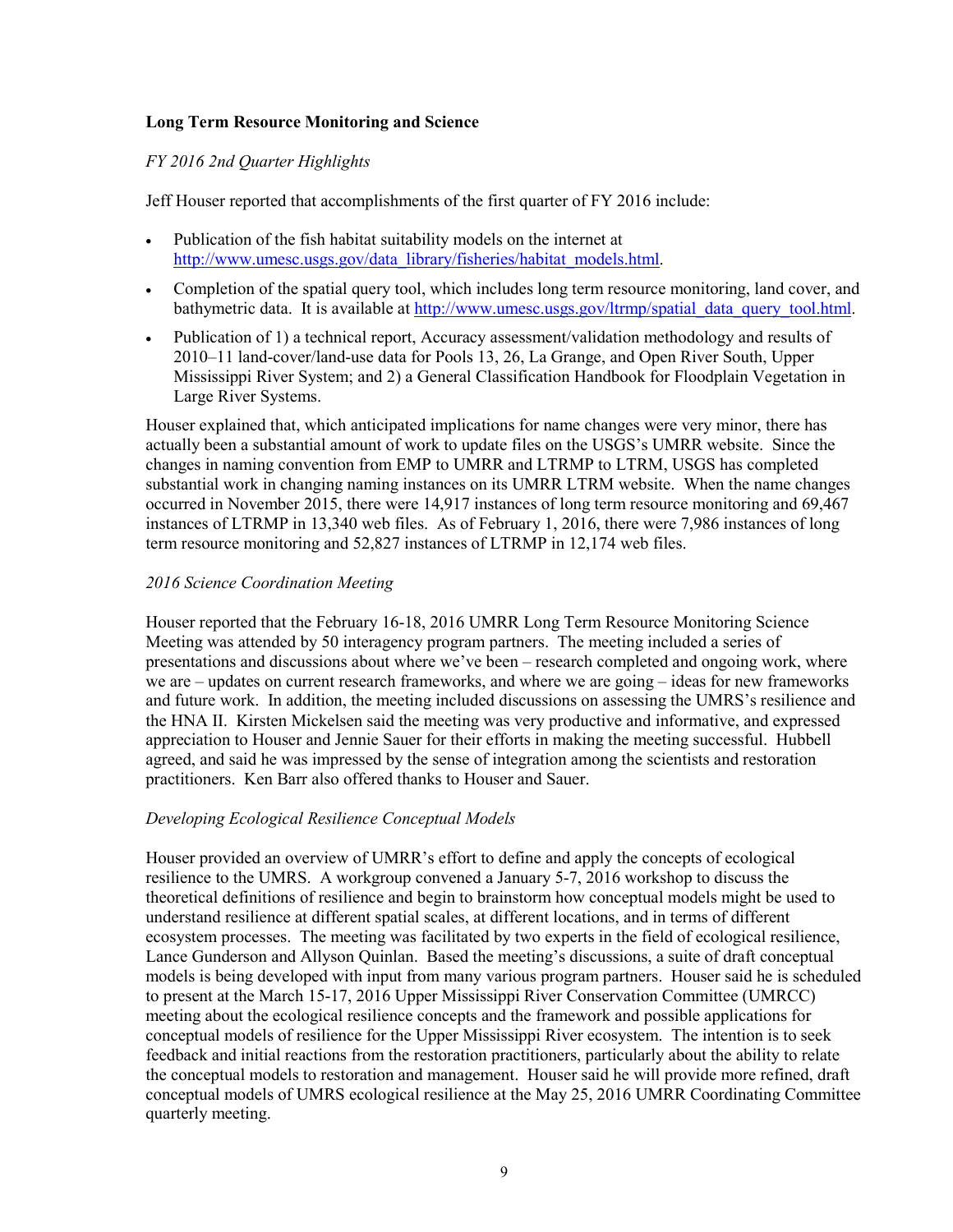#### *USACE Science Update*

Karen Hagerty said total available for science in FY 2016 is \$5.463 million, including \$312,774 in FY 2014 and FY 2015 carry-over mostly due to unfilled vacancies. Hagerty said that \$5.463 million is allocated in the FY 2016 SOWs, with \$4.5 million for long term resource monitoring and 963,000 for analysis under base funding. With \$180,745 remaining, the UMRR LTRMP management team agreed to allocate \$28,386 to continued telemetry work to support the Pool 12 Overwintering habitat project's adaptive management analysis and \$52,000 for Corps staff participation in the ecological resilience effort. That left \$100,359 in available money for science analyses in support of restoration. The UMRR LTRMP management team includes Hubbell, Hagerty, Mark Gaikowski, Houser, and Jennie Sauer. Since the November 18, 2015 UMRR Coordinating Committee meeting, Hagerty and the UMRR LTRMP management team discussed the merits of employing a request for proposals but thought that the amount of funding available was too little to warrant the efforts. Instead, the team agreed to allocate the funds to 1) ongoing, partner-endorsed efforts (namely the \$55,980 to spatial patterns of mussels and \$7,775 to fish trajectory analysis) and 2) \$33,130 for a proposal from Wisconsin DNR to evaluate biological shifts due to invasion by curly-leaf pondweed.

Hagerty acknowledged that the team's approach deviated from the established process for expending salary savings and partnership coordination on allocating science funding. She said Houser consulted with each of the field stations in advance of today's meeting. Houser also worked with the Illinois Havana field station to improve an FY 2015-submitted proposal, but that proposal still has some unresolved issues. Hagerty noted that Deanne Drake presented on Wisconsin's curly-leaf pondweed proposals at the February 16-18, 2016 UMRR Science Meeting. Hagerty apologized that the established coordination policy was not followed this year. She asked for the Committee's endorsement in moving forward with the funding allocations.

While acknowledging that this is a small amount of funding, Janet Sternburg expressed concern of setting precedent of allocating science funding without partner consideration and opportunity for all field stations to compete for funding. Kevin Stauffer echoed Sternburg's comments and requested email correspondence early-on when situations like these arise. Houser and Hagerty explained that the amount of salary savings from Wisconsin DNR was significant and an anomaly. There is a process for addressing salary savings, but this became a grey area when the amount of savings was realized. Tim Yager asked if there is time to the Committee to do a quick review of proposals. Sauer confirmed that Houser did connect with each of the field stations to seek other options for utilizing the available money. Jim Fischer said he will abstain from the voting since the Wisconsin field station would be receiving the funding in question.

Houser said it will be a priority this year for him to develop a smoother contingency planning process. Sternburg commented that these types of complications are not new, and noted that the process for allocating science funding changes every few years. Marty Adkins suggested developing requests for proposals as a way to be prepared to execute funding quickly and based on program priorities.

Scott Gritters said the A-Team has reviewed the mussels and fish trajectory analyses, but not the curlyleaf pondweed research. In response to a question from Gritters, Hagerty confirmed that no other proposals were put forward. Houser reiterated that the curly-leaf pondweed proposal was discussed at the February 2016 UMRR Science Meeting. In response to a question from Sternburg, Hagerty said all equipment needs have been funded. Tim Yager expressed support for this research for informing management.

Hubbell proposed that the Committee consider endorsing the allocation of the mussels and fish trajectory work, and that the Corps follow-up in an email explaining the curly-leaf pondweed proposal to give Committee members more time to consider the request and consult within their agencies and respective field stations. Hubbell expressed desire to get contracts let for the first two science efforts.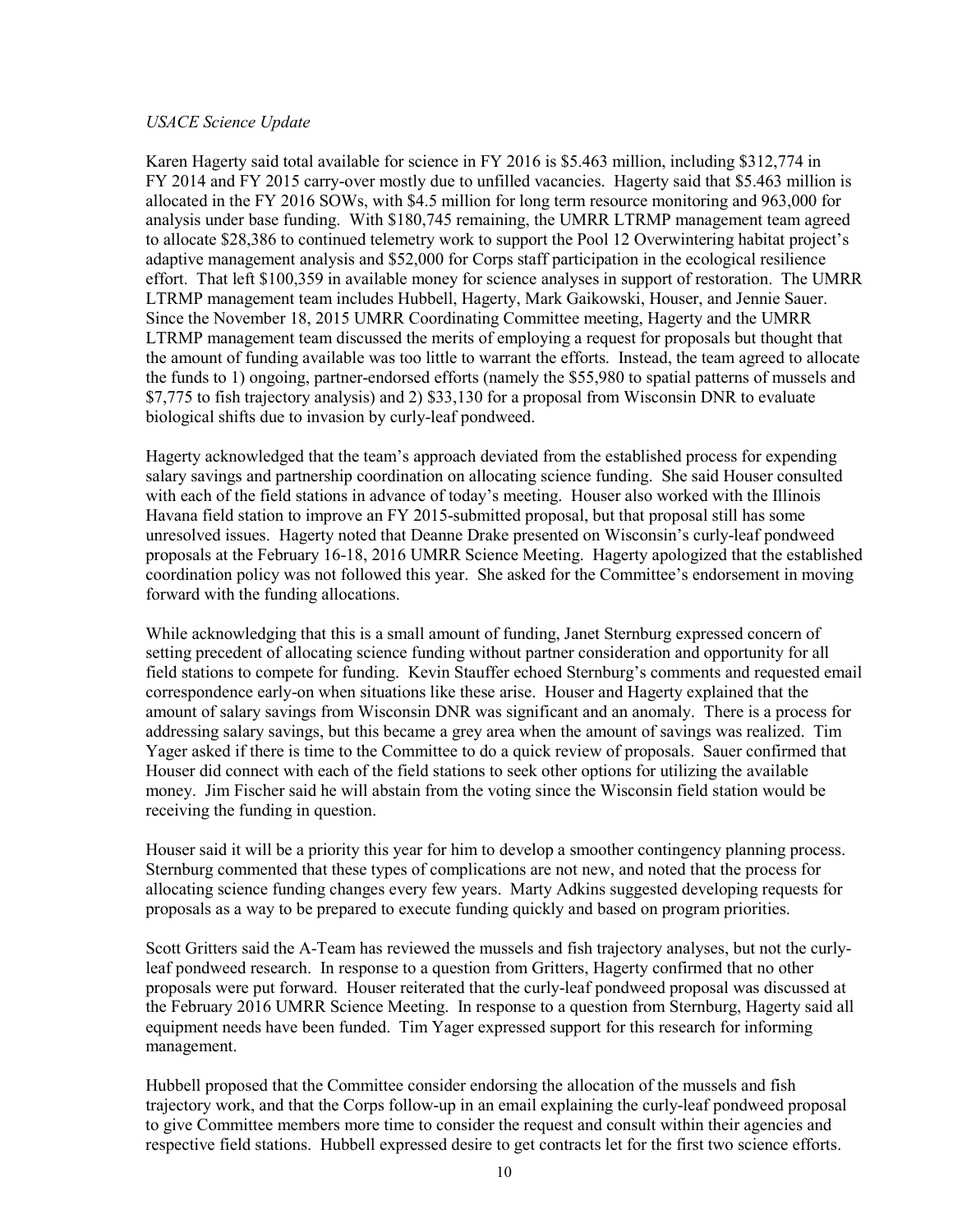Stauffer moved and Sternburg seconded a motion to endorse the allocation of \$55,980 to spatial patterns of mussels and \$7,775 to fish trajectory analysis as these are continuing research efforts, and to consult with their respective agency staff and provide Karen Hagerty, with a vote of yay or nay in an email within a week of whether to fund the curly-leaf pondweed proposal. [Note: Subsequent to the meeting, the Committee endorsed the recommendation to fund the curly-leaf pondweed proposal in FY 16.]

### *A-Team Report*

Shawn Giblin reported that A-Team met via web-based conference call on January 28, 2016. The call focused on the ongoing efforts that integrate science and restoration, including discussion on ecological resilience, HNA II, and fish indicators. The next A-Team meeting is scheduled for April 27, in conjunction with the Mississippi River Research Consortium in La Crosse. Giblin said the A-Team will continue to include presentation and discussions related to restoration and how science informs restoration. For example, hydraulic connectivity is a potential future agenda item.

Giblin also mentioned the challenges to UMRR's habitat project cost share sponsors associated with railroad trespass issues. In some areas, it is illegal to cross tracks and that is preventing public access to habitat restoration sites that have become important recreational areas.

### *Science Highlight: Management-Relevant Fish Habitat Models for the UMRS*

Brian Ickes presented on new and improved fish habitat suitability models that incorporate UMRR's long term resource monitoring data and use a statistical approach to predict the sample-site probability of occurrence of 28 UMRS fish species. Ickes acknowledged the interagency partnership effort involved. Ickes explained that UMRR's habitat projects require a pre-project assessment of predicted benefits for a range of scenarios that are typically derived from models. These models must be certified by the Corps in order to be used in such planning. The UMRR's Aquatic Habitat Appraisal Guide (Guide) is a frequently-used regional community model that estimates species-specific response curves to predict habitat-related benefits from proposed management actions. However, a 2011 Corps scientific review of the Guide concluded that it was outdated, included too many uncertainties, and lacked necessary field validation, and recommended 1) incorporating long term resource monitoring data to improve the response curves and 2) conducting post-project biological evaluations to assess the accuracy of the predictions.

In response, UMRR undertook an effort to address these criticisms and apply long term resource monitoring data to quantify the relation of species distribution to environmental variables. The ultimate objective was to create a statistical modeling approach to predicting the sample-site scale probability of occurrence of 28 UMRS fish species. Ickes compared the differences between the old (AHAG 1.0) and new Guides (AHAG 2.0). Whereas the AHAG 1.0 was based on professional judgment that required users to input value changes and weight importance in a spreadsheet, AHAG 2.0 is based on the best large river fisheries data in the world, is predictive, and directly links the species response (i.e., occurrence) to the environmental variables that actually determine site occupancy. AHAG 2.0 is spatially-explicit, can be used regionally beyond the long term resource monitoring study reaches, and is reproducible. Validation test can be performed and AHAG 2.0 offers a much cleaner, easier interface. It also applies to more species than were available in AHAG 1.0.

Ickes discussed the methodology used for long term resource fish monitoring and how that data is populated and analyzed to predict occurrences as a function of 17 different environmental variables. Model outputs include both predicted equations and maps of probable occurrence. Ickes said 33 regional models passed the goodness of fit test and nine species yielded good regional fits for both lotic and generalist regions. Good fits for lentic species were only achieved in the upper reaches of the UMRS. Ickes illustrated the information provided by the mapping outputs through two examples of rock bass and bluegill probable occurrence in Pool 8.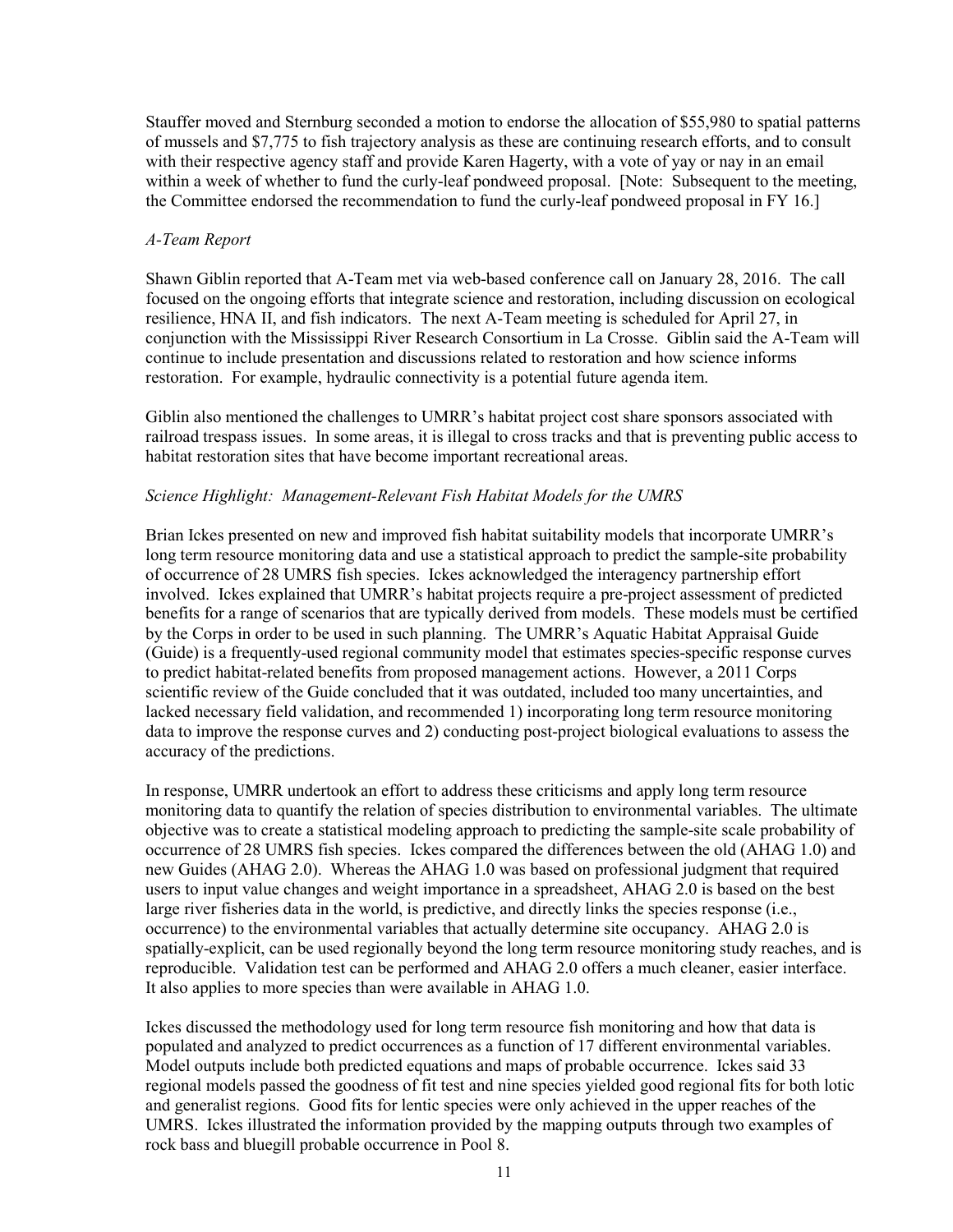Ickes explained that the model offers an objective approach to habitat project planning. The maps can be used to evaluate habitat suitability, assess pool and study reach scale species-specific habitat suitability, and identify species upon which suitability assessments should be based. The maps can also provide information on the influence of environmental variables on species occurrence in particular sites and how habitat restoration can meet quantitative goals for improving site occurrence by adjusting the environmental variables.

Ickes said the full manuscript about the development and use of AHAG 2.0 is available at http:// [pubs.usgs.gov/mis/ltrmp2014-t002/pdf/ltrmp2014-t002.pdf,](http://pubs.usgs.gov/mis/ltrmp2014-t002/pdf/ltrmp2014-t002.pdf) and maps and raster data is available at [http://www.umesc.usgs.gov/data\\_library/fisheries/habitat\\_odels.html.](http://www.umesc.usgs.gov/data_library/fisheries/habitat_models.html) 

Bob Clevenstine asked how the AHAG 2.0 may support the Habitat Needs Assessment (HNA) II effort. Ickes explained that the first HNA was based on professional judgment. The AHAG 2.0 models provide a less subjective approach to modeling habitat and associated probability of occurrence. Ickes said the equations relating environmental factors and specific species occurrence can be used to make conclusions about habitat needs and restoration opportunities. Kraig McPeek recognized the brilliance of UMRR's founding partners in creating the long term resource monitoring sampling methods and scheme and building the database that now allows for making scientific conclusions that are so important to fish and wildlife habitat restoration and management that would not otherwise be possible.

### **UMRR Branding Design Concepts (Continued)**

A poll was taken where each meeting participant was asked to place dots on their preferred tagline and logo as presented on large poster displays. By a very large margin, tagline option 2 was selected – leading, innovating, partnering. Participants used a green and yellow dot, where the green dot represented the first choice and the yellow dot the second choice. The landscape logo won by total votes, receiving 38 while the infinite logo received 37. However, the infinite logo had more first-choice dots of 23 versus 17 for the landscape logo.

After removing the water logo, participants discussed preferences between the two and which would resonate more with the public and eventually sided with the landscape logo. Marty Adkins moved and Janet Sternburg seconded a motion to select the landscape logo, with some minor adjustments to the bird and fish. In response to a request from Don Balch, Randy Schultz moved and Jim Fischer seconded a motion to select tagline option two – leading, innovating, partnering.

Bluhm said that the contractor will submit a high resolution logo image once the graphics modifications are finalized that can be used in small and large visuals. Kara Mitvalsky requested guidelines for using the logo in standard program documents.

#### **Habitat Restoration**

#### *Thank You to Gary Meden*

Marv Hubbell expressed a sincere thank you to Gary Meden for his incredible, steady leadership not only to the UMRR but also to Upper Mississippi River management more broadly for the Rock Island District. Meden is retiring on February 29, 2016, and his leadership and guidance will surely be missed. Dennis Hamilton will be MVR's new Deputy for Programs and Project Management.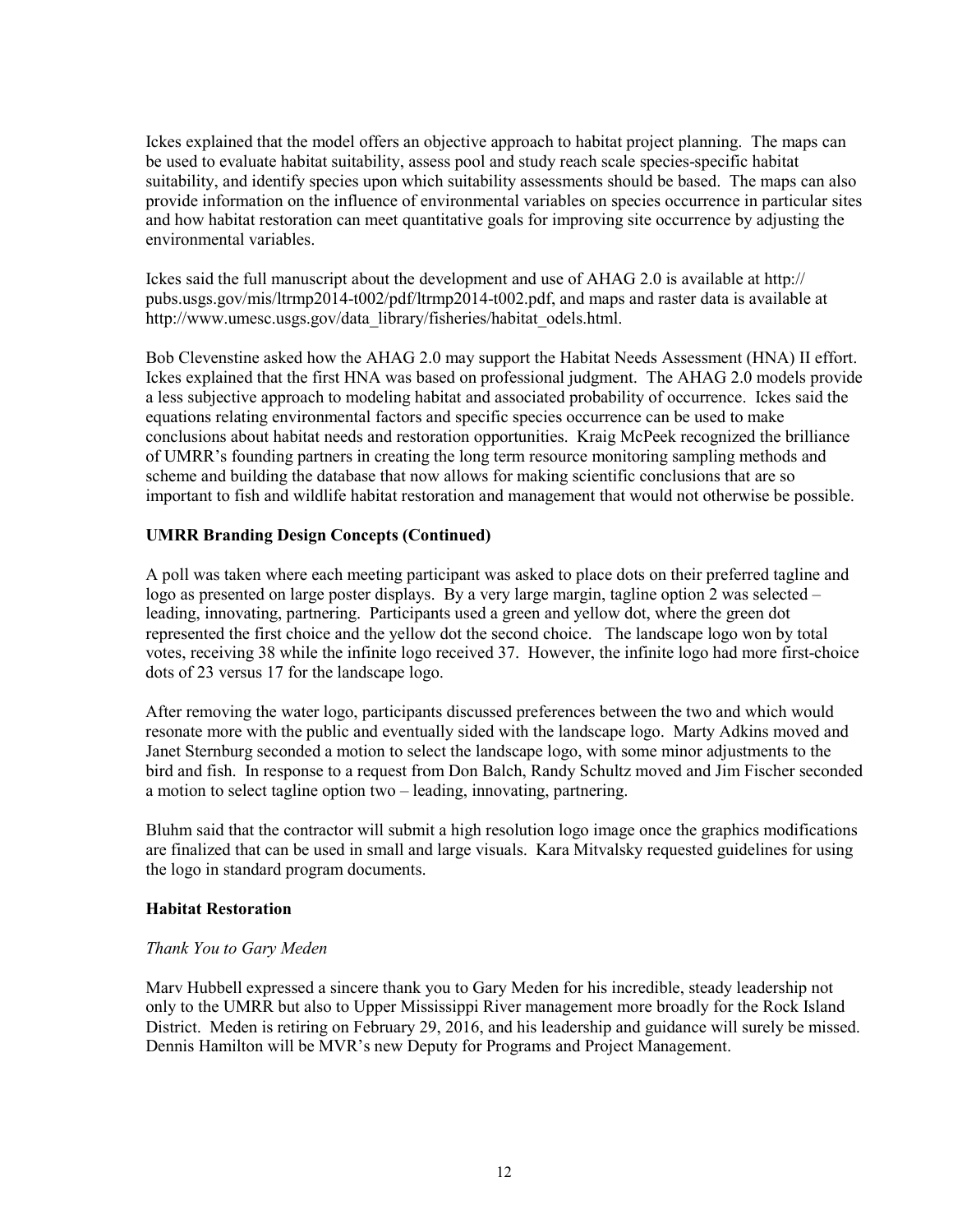### *Keithsburg Division*

Karla Sparks (USACE) and Cathy Henry (USFWS) presented on the Keithsburg Division habitat project, which is located in Pool 18 and within the Port Louisa National Wildlife Refuge. Sparks introduced the project and said the 1,400-acre habitat project is currently under feasibility.

Henry provided a brief historical overview of the site's management. Land use dominated by logging and agriculture in the 1800s, the Keithsburg drainage district formed in 1906 and constructed the levee that surrounds the project site and allowed for farming. The Corps purchased the site in 1941 and then transferred management authority to the USFWS in 1945. The Service then established it as a Refuge in 1958 and has been primarily managed for migratory waterfowl, T&E species, and wetlands. Some farming remained on the site until 1984 and water control structures were added in the 1960s and 1970s. The 1993 flood cause a large break in the south levee that allows for some connectivity. However, water level management capability remains limited. Tributary rivers exist just north and south of the Port Louisa Refuge.

In a 2009 workshop for the Keithsburg Division project, Henry said participants gathered many data sources to use in resource issue identification and project planning, as well as information needs. This includes an HGM assessment, contaminant assessment, USFWS water resource inventory and assessment, water quality sampling, wildlife surveys, forest inventories, and fisheries sampling. Henry explained that vegetation is a primary resource issue at Keithsburg, with large blooms of blue-green algae and duckweed stemming from high inputs of nutrients from the northern portion of the project area. And, declines in forest area began in 1995 and continue today.

Henry said water management capability is needed to provide more natural water regimes, including helping to ensure that drawdowns can be effectively implemented when relatively minor to modest late summer flood events occur. The objective would be to manage for periodic drying periods, with alternating flooding over seasons and years. She mentioned that the closest USFWS office is 45 minutes from the project site and therefore management capabilities should be kept in mind as project features are considered. For example, a fuel pumping every day would not be feasible.

Sparks provided the planned scheduled for project development over the next six months and year. In the next six months, this includes a workshop to discuss project features, perform preliminary quantities for levee upgrades and geotechnical borings, address real estate requirements, and employ various modeling and sampling needs. Over the next year, team will hold a public meeting, complete a biological assessment and floodplain analysis, develop the draft feasibility report, and complete environmental assessment coordination. Sparks anticipates that design work will be completed in late spring 2017 and a construction award will occur in FY 2018 or FY 2019.

In response to a question from Marty Adkins, Sparks explained that the planning team considered opening the leveed area to the river like Horseshoe Ben, but ultimately decided against it because of potential negative implications to the high quality fisheries habitat. The desire is to keep invasive species such as Asian carp out of the project area. Henry added that preservation of aquatic vegetation in the area is also important. Darron Niles noted that there are concerns of button bush invasion. Sparks and Henry mentioned that there are NRCS easements surrounding the project site and that USFWS is hopeful that more lands will be enrolled in conservation programs the future.

# *District Reports*

# Rock Island District

Hubbell reported that MVR is replacing Boston Bay with Turkey River Bottoms in the planning queue and is considering constructing DeLair habitat project before Boston Bay as well based on USFWS's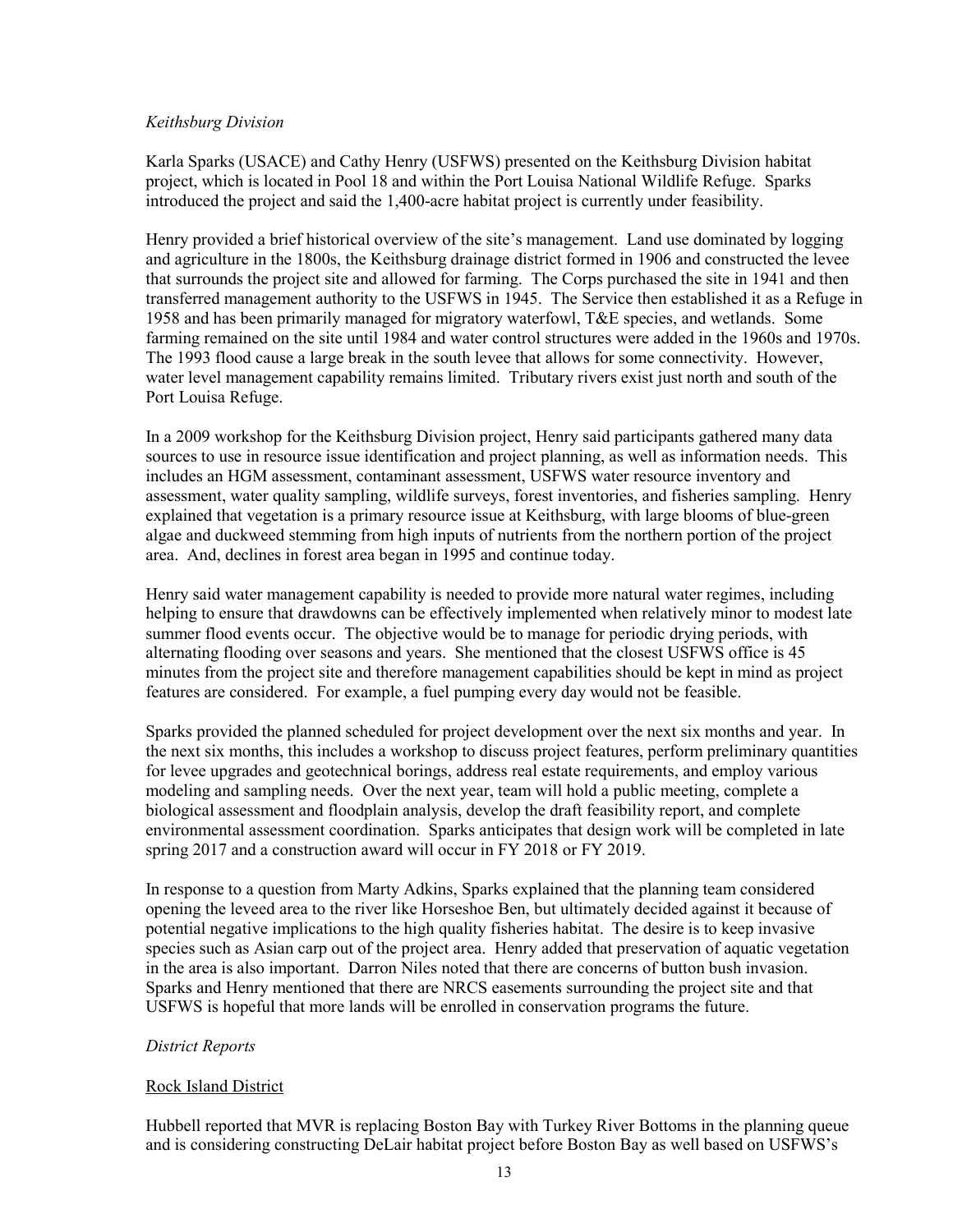preference. MVR's design work is focusing on Huron Island Stage II and Pool 12 Overwintering Stage III. The District is fully funding construction of Huron Island Stages I and II and Pool 12 Overwintering Stage III in FY 16. Rice Lake habitat project sustained some damages to the electrical box in the water control structure pumps as a result of two historic floods this year on the Illinois River. The Corps anticipates repairing the damages soon. Sparks noted that construction of Rice Lake was scheduled for last year, but the major flooding prevented any work from occurring. She also reported that the Corps is currently reshaping Pool 12 Sunfish Lake to rectify a potential problem from underestimating the amount of material required at the top of the berm to create the proper slope.

### St. Paul District

Hubbell said MVP is doing about \$1 million to \$2 million additional dredging work in North and Sturgeon Lakes. Tim Yager said a dedication ceremony for Capoli Slough is scheduled for May 13 in Ferryville, Wisconsin.

### St. Louis District

Brian Markert reported that MVS's current planning priorities are Rip Rap Landing, Piasa and Eagles Nest Islands, and Harlow and Open River Islands. The District is working on performance evaluation reports for Calhoun Point, Dresser Island, and Clarksville Refuge. MVS continues design work on Clarence Cannon and Ted Shanks and construction on Ted Shanks, Pools 25 and 26 Islands, and Batchtown. It is anticipated that Batchtown will be closed out in FY 16.

### *Lean Six Sigma*

Hubbell anticipates that, at the May 25, 2016 UMRR Coordinating Committee quarterly meeting, District staff will present on the four stages of habitat project development that the Committee agreed to evaluate using Lean Six Sigma techniques for potential process improvements, as well as a proposed process for undertaking the evaluation. The four stages include initial feasibility planning, evaluation of the existing ecological condition, plan formulation, and draft environmental assessment report. As requested by the Committee, the Corps will develop fact sheets that explain these stages in greater detail including partners' roles.

# *Habitat Needs Assessment II*

Tim Eagan reported that, since the November 18, 2015 UMRR Coordinating Committee meeting, he and the tri-team chairs have been working together to develop a project management plan (PMP) for the HNA II effort. The tri-team chairs include Eagan, Sara Schmuecker, and Nate De Jager. The planned scope, interagency coordination teams, and timeline of the HNA II development are included in the agenda packet. Eagan clarified that this effort is not intended to identify or select the next generation of habitat, but rather create an information source for that effort. In response to a request from the UMRR Coordinating Committee, Eagan said he will send the Committee an email outlining the scope and purpose of an HNA technical team with a request for members to name an individual from their respective agency to serve on the team.

Sternburg mentioned that travel costs will likely be challenging for state agencies. She said travel reimbursement from the Corps or holding other UMRR meetings in conjunction is helpful. Jim Fischer reiterated the need for a brief summary that outlines how the ecological resilience and HNA II efforts will be integrated and used to inform the identification and selection of the next generation of habitat projects.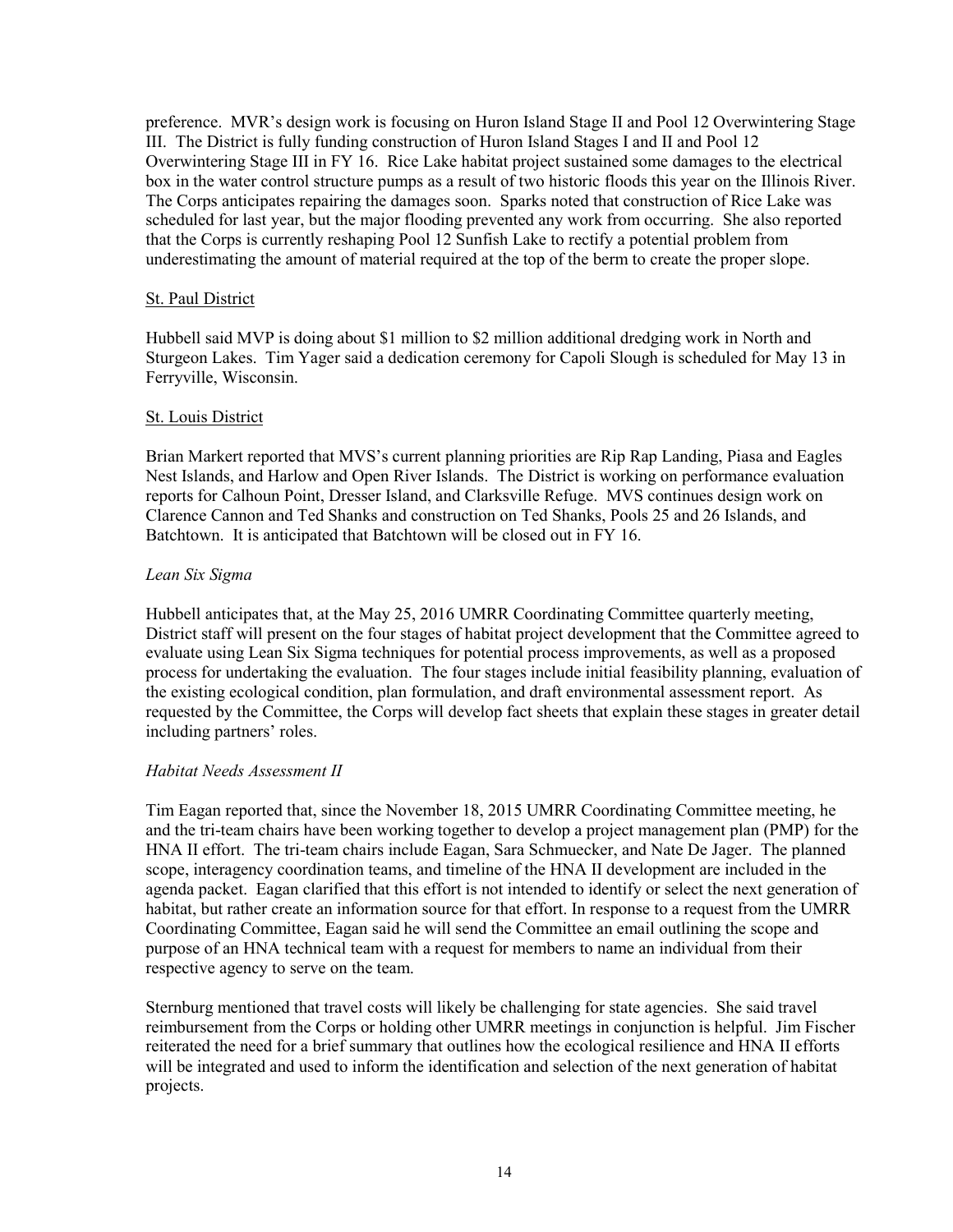#### *USFWS Natural Resources Inventory*

Schmuecker presented on the USFWS's newly updated Natural Resource Inventory (NRI). The inventory is used for land-use planning; impact assessment; environmental permit review; natural area selection, design, and stewardship; and resource management. Schmuecker provided an overview of resources inventoried and data layers available. She explained that the interface is very user friendly and accessible, and makes substantial improvements from the previous 1984 version. She illustrated the many customized maps and visualizations that the NRI offers, with point descriptions of the geographic area. Instructions for using the NRI are available on page D-4 of the agenda packet. Schmuecker said questions and input can be directed to her.

McPeek applauded Schmuecker on her efforts to revamp the NRI to a sophisticated, user-friendly interface that has many important applications to river management, including planning, permitting, and spill response.

#### *Habitat Project Workshop*

Kara Mitvalsky announced that the Corps and USFWS are teaming up to co-chair an HREP workshop in late August or September 2016. These workshops used to be held biennially. The last one was held in 2006. The workshops provide an opportunity for sharing lessons learned and discussing issues associated with project development. Mitvalsky said more information will be provided at the May 25, 2016 UMRR Coordinating Committee meeting.

#### **Other Business**

#### *Future Meetings*

The upcoming quarterly meetings are as follows:

- **May 2016 St. Louis** 
	- UMRBA quarterly meeting May 24
	- **UMRR Coordinating Committee quarterly meeting May 25**
- **August 2016 La Crosse**
	- UMRBA quarterly meeting **—**August 9
	- **UMRR Coordinating Committee quarterly meeting August 10**
- **November 2016 Twin Cities**
	- UMRBA quarterly meeting **—** November 15
	- **UMRR Coordinating Committee quarterly meeting November 16**

With no further business, the meeting adjourned at 2:55 p.m.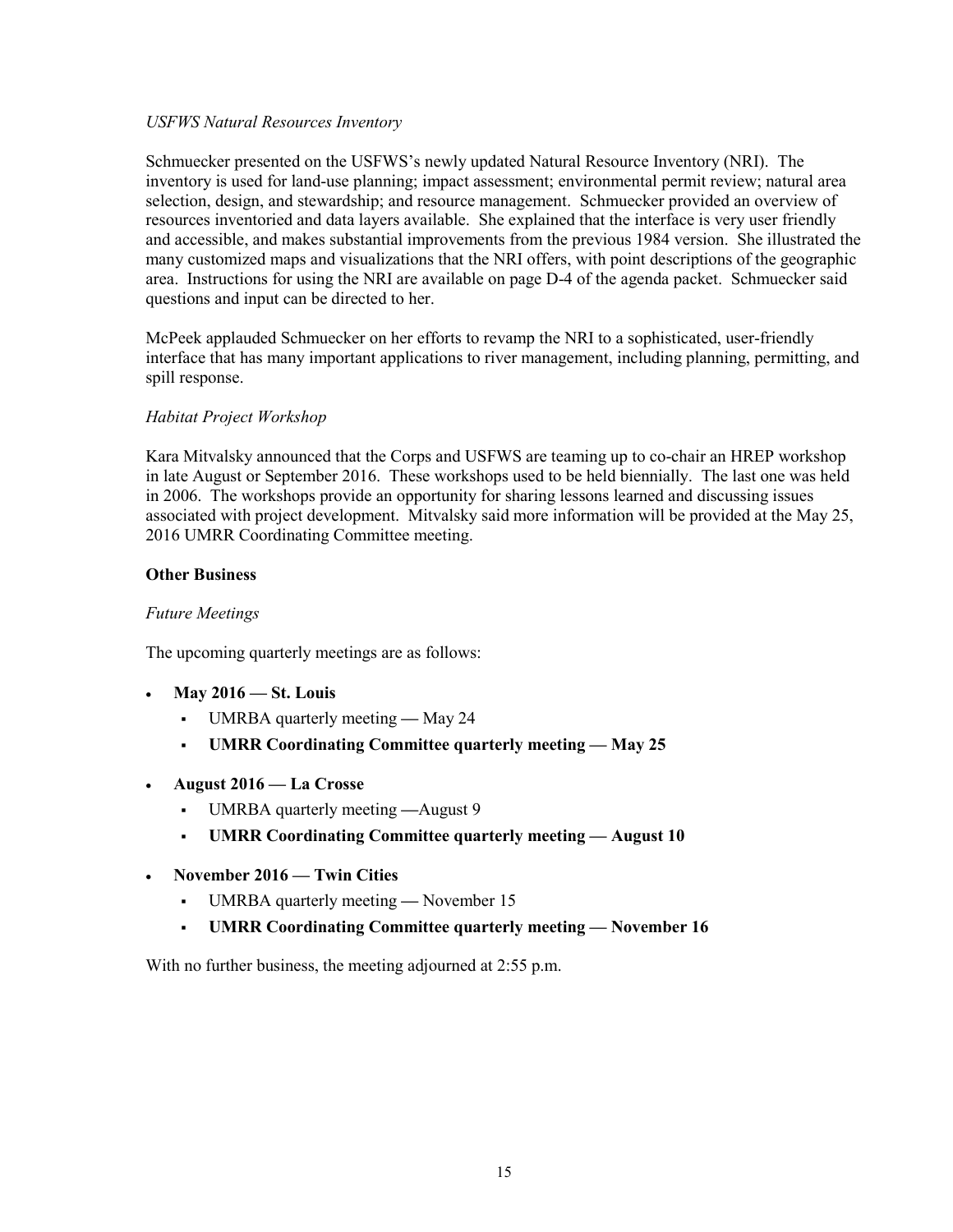#### **UMRR Coordinating Committee Attendance List February 24, 2016**

# **UMRR Coordinating Committee Members**

| Don Balch       | U.S. Army Corps of Engineers, MVD                                           |
|-----------------|-----------------------------------------------------------------------------|
| Tim Yager       | U.S. Fish and Wildlife Service, UMR Refuges [On behalf of Sabrina Chandler] |
| Jennie Sauer    | U.S. Geological Survey, UMESC [On behalf of Mark Gaikowski]                 |
| Dan Stephenson  | Illinois Department of Natural Resources                                    |
| Randy Shultz    | <b>Iowa Department of Natural Resources</b>                                 |
| Kevin Stauffer  | Minnesota Department of Natural Resources                                   |
| Janet Sternburg | Missouri Department of Conservation                                         |
| Jim Fischer     | Wisconsin Department of Natural Resources                                   |
| Marty Adkins    | <b>Natural Resources Conservation Service</b>                               |
| Ken Westlake    | U.S. Environmental Protection Agency, Region 5                              |
|                 |                                                                             |

### **Others In Attendance**

| Thatch Shepard           | U.S. Army Corps of Engineers, MVD                        |
|--------------------------|----------------------------------------------------------|
| Terry Birkenstock        | U.S. Army Corps of Engineers, MVP                        |
| Kevin Bluhm              | U.S. Army Corps of Engineers, MVP                        |
| Ken Barr                 | U.S. Army Corps of Engineers, MVR                        |
| Michael Dougherty        | U.S. Army Corps of Engineers, MVR                        |
| Marvin Hubbell           | U.S. Army Corps of Engineers, MVR                        |
| Karen Hagerty            | U.S. Army Corps of Engineers, MVR                        |
| Angie Freyermuth         | U.S. Army Corps of Engineers, MVR                        |
| Nicole Manasco           | U.S. Army Corps of Engineers, MVR                        |
| Kara Mitvalsky           | U.S. Army Corps of Engineers, MVR                        |
| Darron Niles             | U.S. Army Corps of Engineers, MVR                        |
| <b>Heather Schroeder</b> | U.S. Army Corps of Engineers, MVR                        |
| Karla Sparks             | U.S. Army Corps of Engineers, MVR                        |
| Chuck Theiling           | U.S. Army Corps of Engineers, MVR                        |
| Brian Johnson            | U.S. Army Corps of Engineers, MVS                        |
| <b>Brian Markert</b>     | U.S. Army Corps of Engineers, MVS                        |
| Tim Eagan                | U.S. Army Corps of Engineers, MVS                        |
| Kat McCain               | U.S. Army Corps of Engineers, MVS                        |
| <b>Bob Clevenstine</b>   | U.S. Fish and Wildlife Service, UMR Refuges              |
| Cathy Henry              | U.S. Fish and Wildlife Service, UMR Refuges              |
| Kraig McPeek             | U.S. Fish and Wildlife Service, RIFO                     |
| Aleshia Kenney           | U.S. Fish and Wildlife Service, RIFO                     |
| Sara Schmuecker          | U.S. Fish and Wildlife Service, RIFO                     |
| Jeff Houser              | U.S. Geological Survey, UMESC                            |
| <b>Brian Ickes</b>       | U.S. Geological Survey, UMESC                            |
| Dave Bierman             | <b>Iowa Department of Natural Resources</b>              |
| Andy Fowler              | <b>Iowa Department of Natural Resources</b>              |
| Mike Griffin             | <b>Iowa Department of Natural Resources</b>              |
| <b>Scott Gritters</b>    | <b>Iowa Department of Natural Resources</b>              |
| Kirk Hansen              | <b>Iowa Department of Natural Resources</b>              |
| <b>Adam Thiese</b>       | Iowa Department of Natural Resources                     |
| <b>Robert Stout</b>      | Missouri Department of Natural Resources                 |
| Lorisa Smith             | Missouri Department of Natural Resources                 |
| Shawn Giblin             | Wisconsin Department of Natural Resources [On the phone] |
| Olivia Dorothy           | <b>American Rivers</b>                                   |